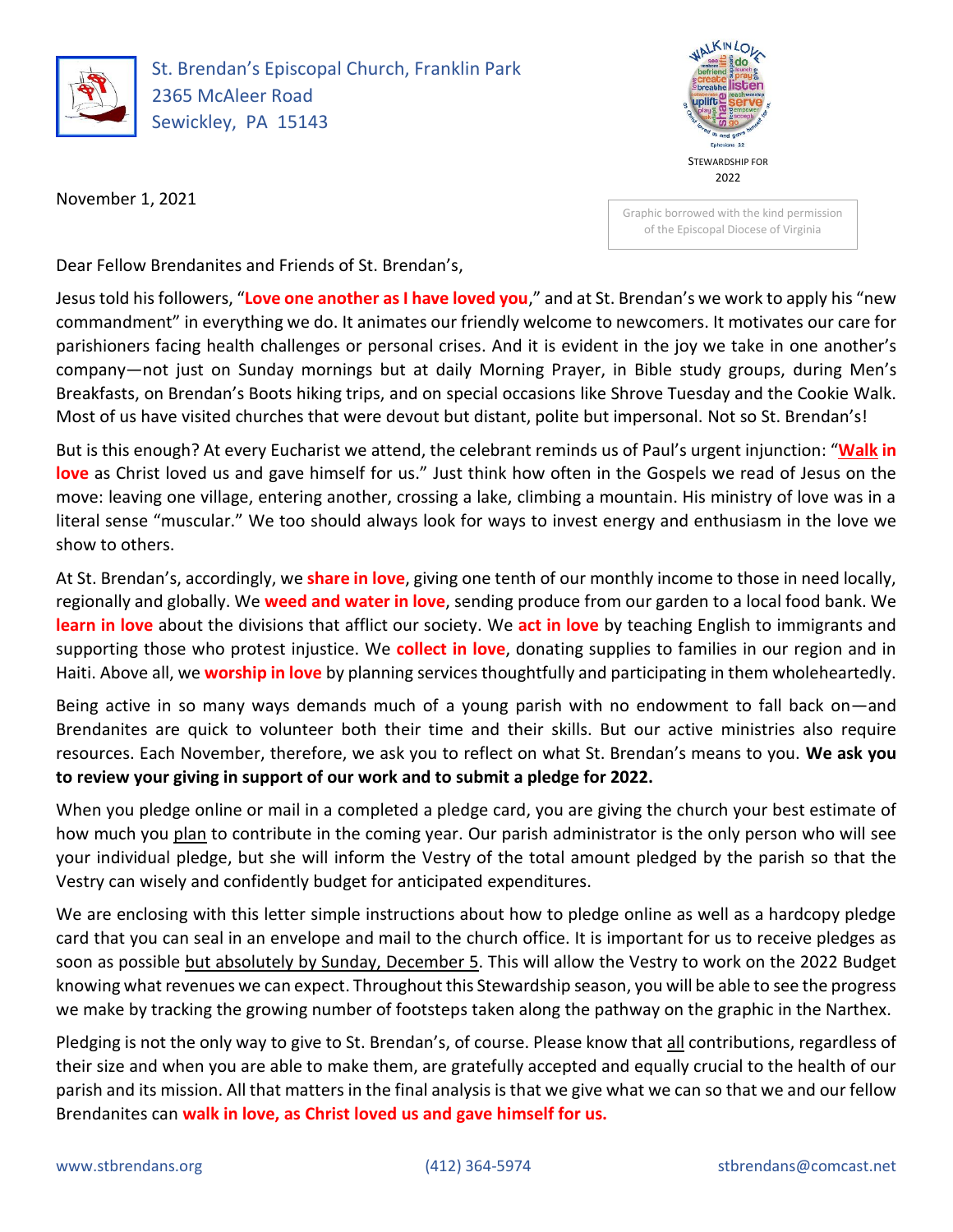## How to Make an Online Pledge

1. **Either** click this link: <https://tithe.ly/pledge/#/campaign/4466822>

Or navigate to the Stewardship page on our website:<https://www.stbrendans.org/stewardship> and click the bright green "Pledge Online" button:

| <b>GIVING</b>      | <i>STEWARDSHIP</i>  |                                                                               |                         |
|--------------------|---------------------|-------------------------------------------------------------------------------|-------------------------|
| <b>STEWARDSHIP</b> |                     | Each autumn during our stewardship campaign, St. Brendan's asks its members   |                         |
| <b>BFF FUND</b>    | and our ministries. | to make a financial commitment--a pledge--to support our church, our mission, |                         |
| <b>FUNDRAISERS</b> |                     | <b>Pledge Online</b>                                                          |                         |
| PLANNED GIVING     |                     |                                                                               |                         |
|                    | <b>GIVING 101</b>   | <b>BUDGET OVERVIEW</b>                                                        | <b>STEWARDSHIP TALK</b> |

2. A new tab will open that looks like this:

| <b>FREQUENCY:</b> |                                              | Pledge to 2021 Stewardship |              | The appropriate year will<br>be indicated here |
|-------------------|----------------------------------------------|----------------------------|--------------|------------------------------------------------|
| <b>Every week</b> | <b>Every month</b>                           | 1st & 15th monthly         | One time     |                                                |
| START:            | mm / dd / yy                                 | END:                       | mm / dd / yy |                                                |
| MEMO:             |                                              |                            | (Optional)   |                                                |
|                   | I'd like to setup my pledge for auto payment |                            |              |                                                |
|                   |                                              | <b>ADD CONTACT INFO</b>    |              |                                                |

- 3. Fill out this pledge screen as follows:
	- $\checkmark$  On the top line, type in the amount of the individual payment(s) you plan to make.
	- $\checkmark$  Select whether those payments will be made on a weekly, monthly, bi-monthly, or one-time basis.
	- $\checkmark$  Enter the appropriate date range. This is usually 1/1/20XX through 12/31/20XX.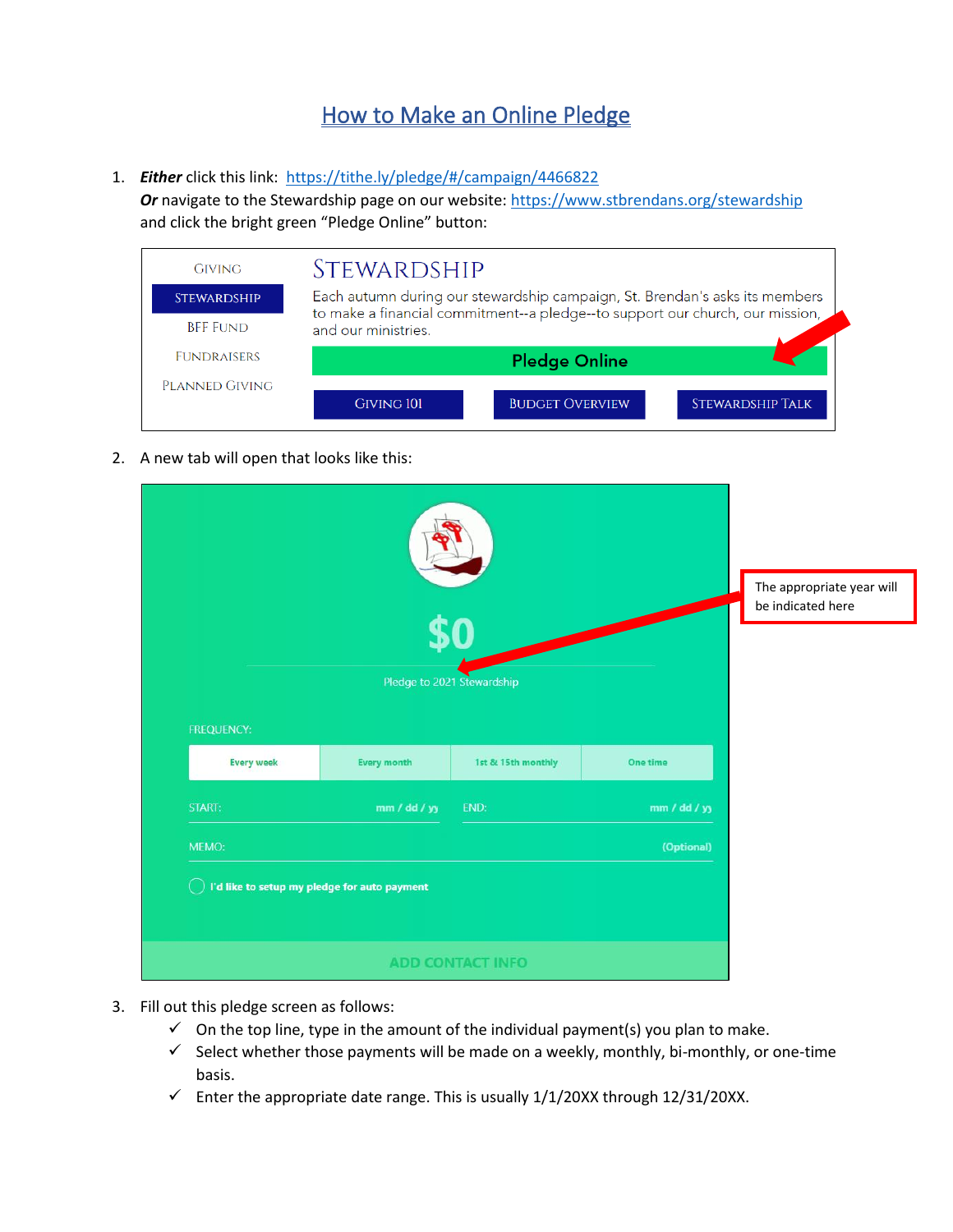**The form will automatically calculate the total amount of your pledge**. The example below shows a \$200 monthly pledge for the full 2021 calendar year, which comes to \$2,400 total.

You can also add an optional note under MEMO if needed. Your contact information will be added on the next screen.

|                   |                                              | \$200<br>\$2,400.00 Total<br>Pledge to 2021 Stewardship |            | This shows a \$200/month<br>pledge starting 01/01/21<br>and ending 12/31/21 |
|-------------------|----------------------------------------------|---------------------------------------------------------|------------|-----------------------------------------------------------------------------|
| <b>FREQUENCY:</b> |                                              |                                                         |            |                                                                             |
| <b>Every week</b> | <b>Every month</b>                           | 1st & 15th monthly                                      | One time   |                                                                             |
| START:            | 01/01/21                                     | END:                                                    | 12/31/21   |                                                                             |
| MEMO:             |                                              |                                                         | (Optional) |                                                                             |
|                   | I'd like to setup my pledge for auto payment |                                                         |            |                                                                             |
|                   |                                              | <b>ADD CONTACT INFO</b>                                 |            |                                                                             |

- 4. Decide how you would prefer to make your payments when the time comes. You have three options:
	- a. Mail or bring checks to church on the appropriate dates. We can provide envelopes.
	- b. Set up automatic payment through your bank. This is an easy way to automate your pledge payment and **involves no fees being charged** either to you or to St. Brendan's! Call or email Katie Cervone (a[t StBrendansKatie@gmail.com](mailto:StBrendansKatie@gmail.com) or 412-364-5974) for additional instructions based on your bank.
	- c. Set up automatic payment through Tithe.ly. For this option, simply click on the button "I'd like to setup my pledge for auto payment" at the bottom of the pledge page and you will be taken to an additional screen. **We respectfully draw your attention to the fact that Tithe.ly charges St. Brendan's a modest fee for each donation (2.9% plus \$0.30 per transaction). We therefore ask that when you are completing the auto-pay directions on the next screen, you consider selecting the option "I'd like to cover the processing fees". In that way, St. Brendan's will benefit from the full value of your pledge.**
- 5. Once you have filled in all required fields on this first screen, the message bar at the bottom of the screen will turn white and you can click anywhere on that bar to go to the next screen. If you elected to make automatic payments through Tithe.ly, the next screen will ask for the usual payment information. You can then click on the message bar at the bottom of the screen to move on the contact information screen.